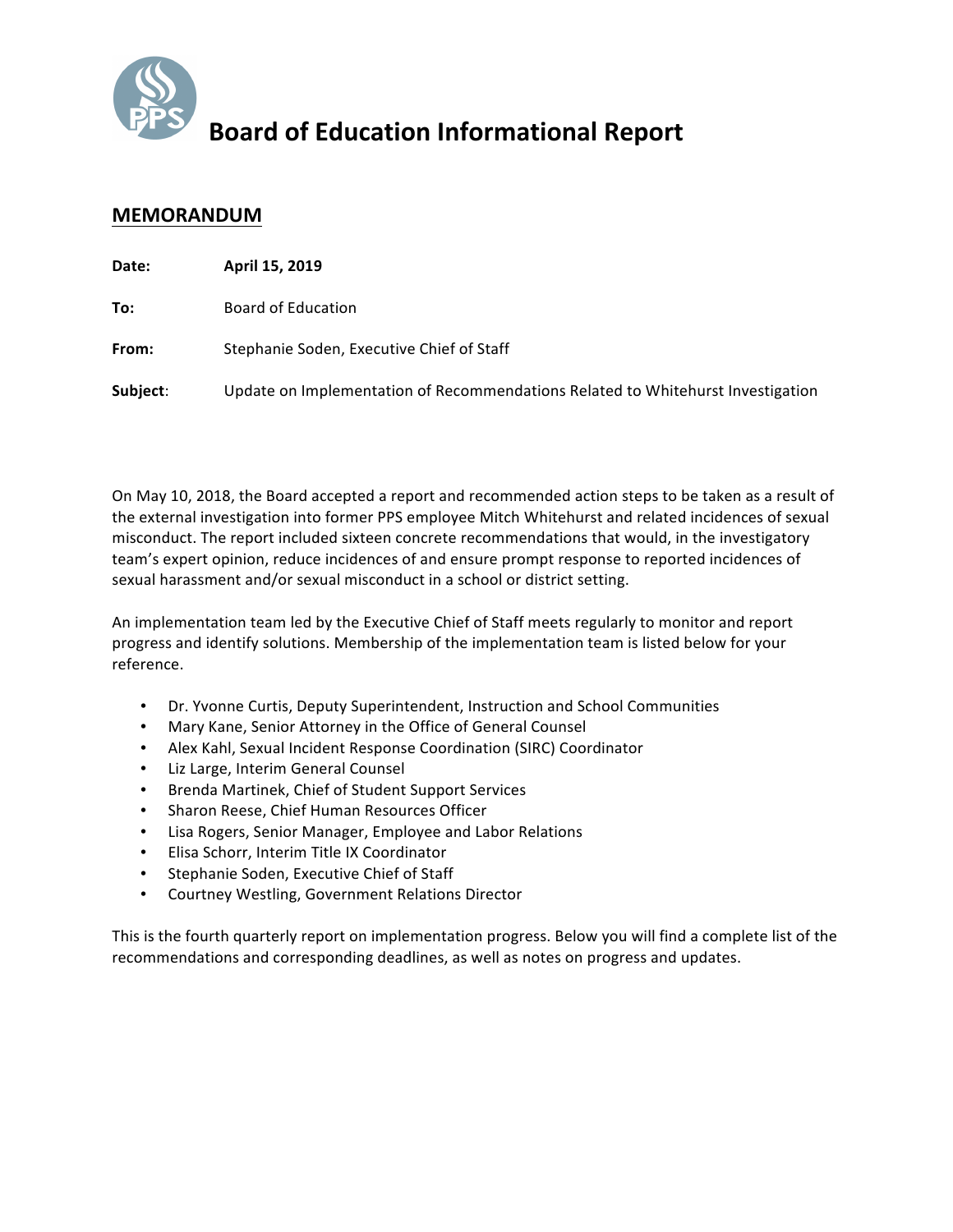| <b>Recommendation</b>                                                                                                                                                               | <b>Deadline</b><br><b>Notes</b>                                                                                                                                                                                                                                                                                                                                                                                                                                                                                                                                                                                                                         |
|-------------------------------------------------------------------------------------------------------------------------------------------------------------------------------------|---------------------------------------------------------------------------------------------------------------------------------------------------------------------------------------------------------------------------------------------------------------------------------------------------------------------------------------------------------------------------------------------------------------------------------------------------------------------------------------------------------------------------------------------------------------------------------------------------------------------------------------------------------|
| 1. Train and require employees to<br>document all sexual conduct<br>allegations, concerns and<br>complaints and report them to the<br>Title IX coordinator or a similar<br>designee | By 8/31/18 and ongoing<br>Attached is a detailed matrix of completed and planned trainings<br>for all employee groups.<br>Trainings continue to be developed and offered by Legal, Human<br>Resources, the SIRC Facilitator, and the Interim Title IX<br>Coordinator.                                                                                                                                                                                                                                                                                                                                                                                   |
| 2. Use a specialized, trained<br>investigator who has expertise in<br>employee/student sexual conduct<br>and can investigate each complaint<br>thoroughly and fairly                | By 10/31/18 and ongoing<br>Internal expertise is currently being developed through staff<br>trainings of Title IX, Sexual Incident Response Committee (SIRC)<br>and Adult Sexual Misconduct Response (ASMR) protocols.<br>At the December 13 Leadership training, Joy Ellis trained<br>administrators on how to conduct a thorough investigation. She<br>was joined by the HR Employee and Labor Relations team to<br>answer questions about specific PPS processes.                                                                                                                                                                                    |
| 3. Have a core group of<br>multidisciplinary administrators<br>make credibility decisions and<br>agree regarding what level of<br>discipline to impose, if any                      | By 7/31/18 and ongoing<br>School Compliance Officers (SCO) have been designated in every<br>building to review all SIRC cases and identify the appropriate<br>members of level one and two teams (counselors, SROs, SPED<br>teams). All administrators have been trained in the SIRC protocol<br>and specific cohorts are receiving additional training to review the<br>investigatory process and document their experiences and lessons<br>learned over the last 6 months.<br>For allegations of staff misconduct, HR, Legal, and administrators<br>meet regularly to discuss investigative findings and ensure<br>appropriate disciplinary outcomes. |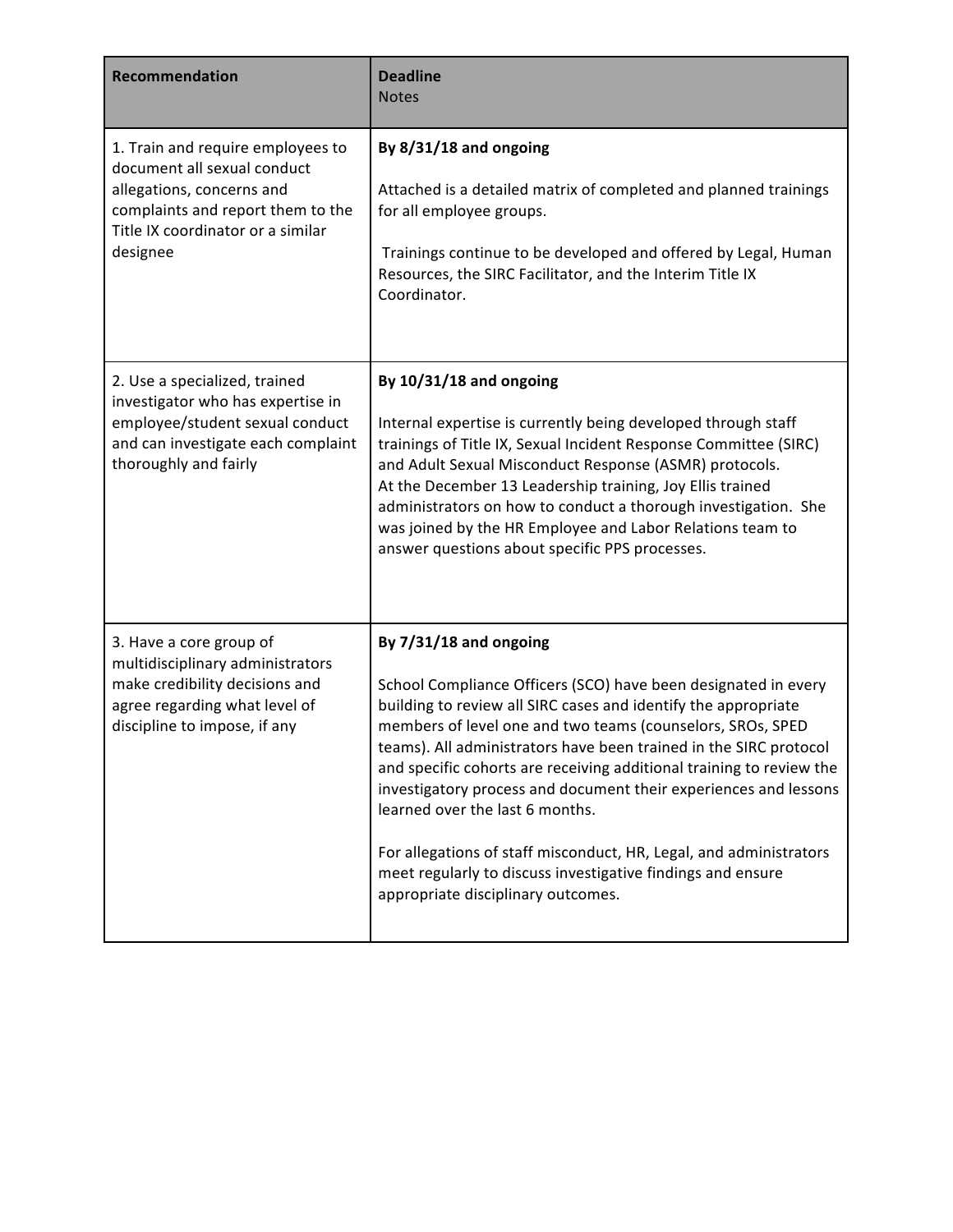| 4. Implement a centralized tracking<br>mechanism to document all sexual | By beginning of 2019-20 school year                                                                                                                                                                                                                                                                                                                                                                                        |
|-------------------------------------------------------------------------|----------------------------------------------------------------------------------------------------------------------------------------------------------------------------------------------------------------------------------------------------------------------------------------------------------------------------------------------------------------------------------------------------------------------------|
| conduct complaints, including their<br>outcome                          | Origami Risk software is the vendor selected to track and<br>document all employee incidents, including sexual conduct<br>complaints. HR, Legal, and IT are meeting weekly with Origami to<br>build the PPS Employee Incident Tracking system. Implementation<br>is scheduled for June 30, 2019.                                                                                                                           |
|                                                                         | The Interim Title IX Coordinator currently tracks all sexual<br>harassment and sexual assault incidents involving PPS students<br>that are referred to her. In addition, administrators have access to<br>a new online portal to upload assessments and safety plans so<br>that the Title IX Coordinator, SIRC Coordinator and other staff in<br>the Office of School Support Services can review and provide<br>guidance. |
| 5. Change the district's union<br>contract with PAT to ensure the       | By 12/31/19                                                                                                                                                                                                                                                                                                                                                                                                                |
| protection of students                                                  | As of April 2, 2019, PAT/PPS entered into a one-year contract<br>extension that includes an agreement to engage in Interest-Based<br>Bargaining on, among other student safety issues, the treatment<br>of personnel files with employee moves and the draft Professional<br>Conduct Policy. PAT and PPS teams will begin the IBB process at<br>the end of April.                                                          |
| 6. Review and change the district's<br>other union contracts as         | By 12/31/19                                                                                                                                                                                                                                                                                                                                                                                                                |
| appropriate to similarly ensure the<br>protection of students           | Human Resources staff has reviewed all of current collective<br>bargaining agreements and identified language that is slated for<br>revision. Negotiations will begin soon with PFSP, ATU, and SEIU.                                                                                                                                                                                                                       |
| 7. Improve the sexual conduct<br>prevention and identification          | By 10/31/18 and ongoing                                                                                                                                                                                                                                                                                                                                                                                                    |
| training provided to PPS employees                                      | See comprehensive training list provided in #1.                                                                                                                                                                                                                                                                                                                                                                            |
|                                                                         | Additional training is being developed and implemented by the<br>SIRC Facilitator.                                                                                                                                                                                                                                                                                                                                         |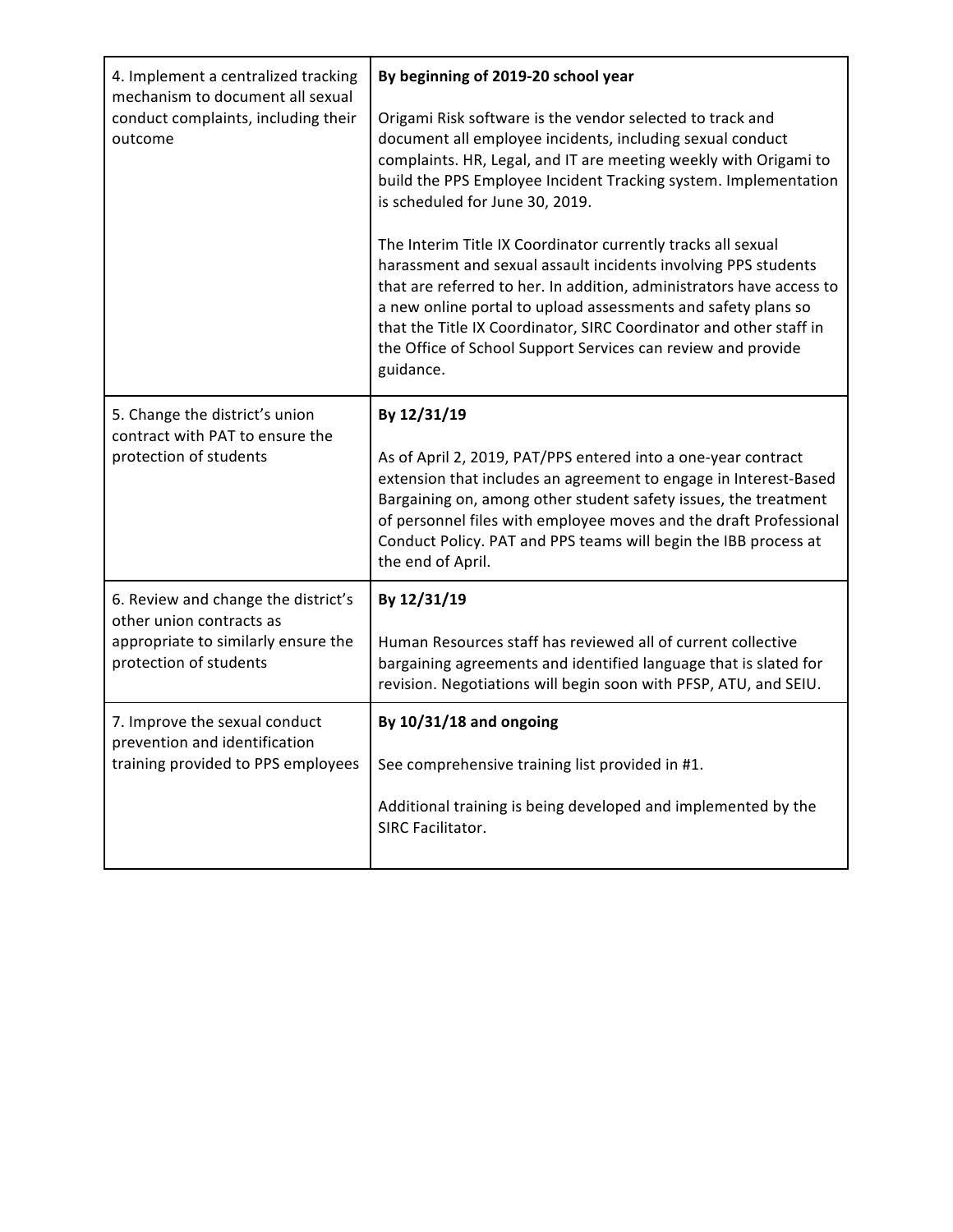| 8. Require sexual conduct<br>prevention and identification<br>training for PPS volunteers and<br>contractors                      | Originally estimated to be completed by 12/31/18<br>New deadline: 8/28/19<br>Child abuse and Adult Sexual Misconduct Response (ASMR)<br>trainings were updated in fall 2018 and added to the PPS<br>volunteer website. Volunteers must now confirm that they have<br>completed these trainings when their background check is<br>conducted.<br>In addition, a cross functional staff team is preparing a<br>recommendation for a software vendor to manage all volunteer<br>registration, training, compliance and tracking for PPS with the<br>goal of implementing the software by the start of 2019-20 school<br>year.<br>HR and Legal are working to identify contractors with possible<br>student contact and develop appropriate training. |
|-----------------------------------------------------------------------------------------------------------------------------------|--------------------------------------------------------------------------------------------------------------------------------------------------------------------------------------------------------------------------------------------------------------------------------------------------------------------------------------------------------------------------------------------------------------------------------------------------------------------------------------------------------------------------------------------------------------------------------------------------------------------------------------------------------------------------------------------------------------------------------------------------|
| 9. Improve the sexual conduct<br>prevention and identification<br>training provided to PPS students                               | By 12/31/18<br>New middle school health and sexual well-being curriculum was<br>rolled out in 2018-19. Health curriculum in development for K-5<br>will include safe body information.<br>Staff continues to collect student-led/staff-led best practices and<br>inventory of resources to implement and advertise district-wide<br>A contract is currently under negotiation for student-student<br>training in all schools throughout 2018-19 school year                                                                                                                                                                                                                                                                                      |
| 10. Fix the materials relating to<br>sexual conduct on the PPS website                                                            | Completed<br>Title IX web page updated and enhanced:<br>https://www.pps.net/titleix                                                                                                                                                                                                                                                                                                                                                                                                                                                                                                                                                                                                                                                              |
| 11. Exercise transparency and do<br>not enter in resignation<br>agreements that restrict disclosure<br>of possible sexual conduct | <b>Completed and ongoing</b>                                                                                                                                                                                                                                                                                                                                                                                                                                                                                                                                                                                                                                                                                                                     |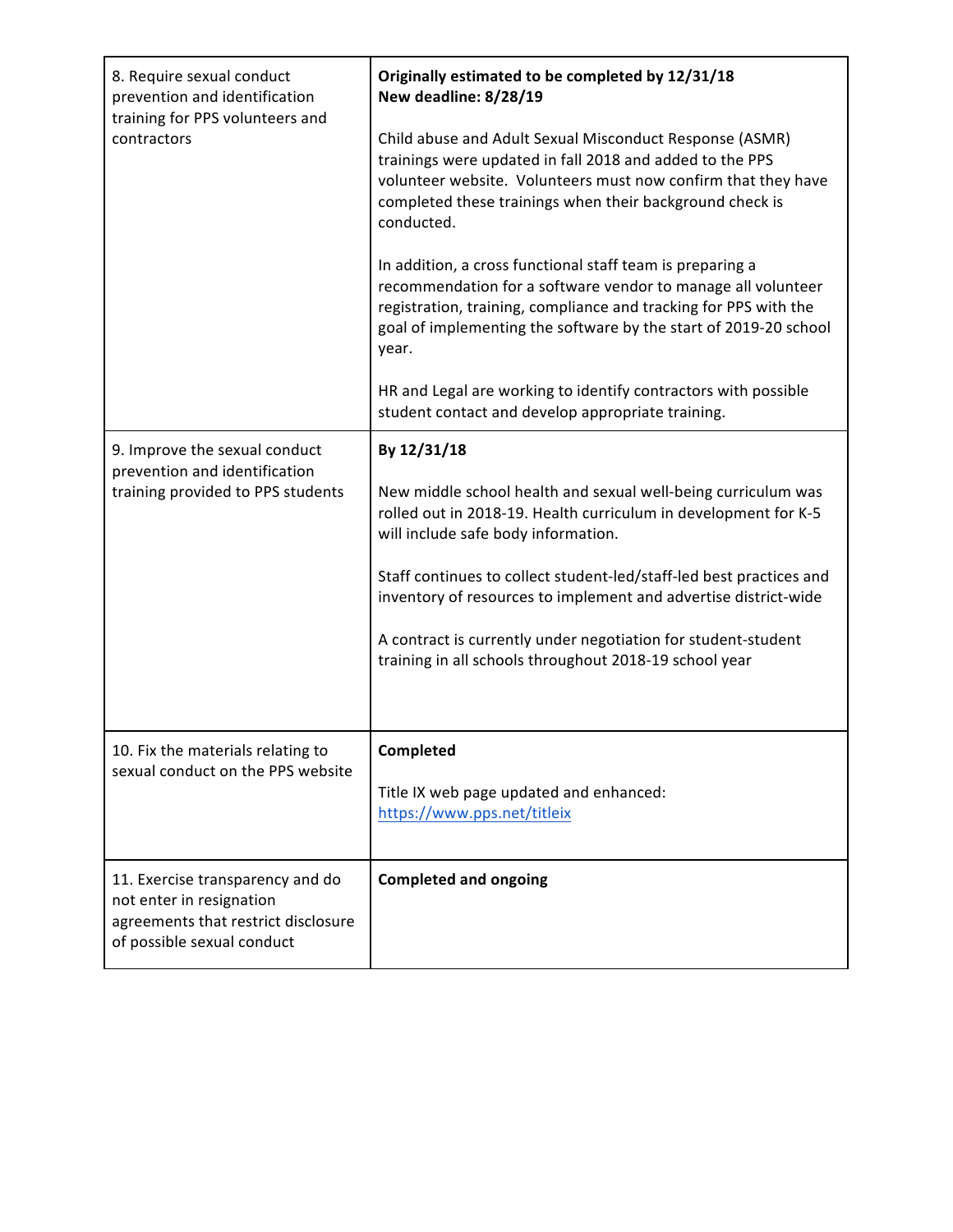| 12. Implement an adult/student<br>boundaries policy                                                                                           | By 10/31/18<br>PAT and PPS have agreed to engage in Interest-Based Bargaining<br>on the draft Professional Conduct Policy. PAT and PPS teams will<br>begin the IBB process at the end of April.<br>The PPS Field Trip policy was revised and approved by the Board<br>on 3/19/19.                                                                                                                                                                                                                                                                                                                                                                                                     |
|-----------------------------------------------------------------------------------------------------------------------------------------------|---------------------------------------------------------------------------------------------------------------------------------------------------------------------------------------------------------------------------------------------------------------------------------------------------------------------------------------------------------------------------------------------------------------------------------------------------------------------------------------------------------------------------------------------------------------------------------------------------------------------------------------------------------------------------------------|
| 13. Lobby for changes outside the<br>district that will make Oregon safer<br>for students                                                     | By 7/31/19<br>The three bills related to sexual misconduct have been<br>consolidated into one (Senate Bill 155), now the vehicle for the<br>sexual conduct definition change, the TSPC timeline tightening,<br>alignment with ESSA, and some other technical changes.<br>Additionally, Senator Gelser has taken the opportunity to tighten<br>some loopholes at DHS through this bill as well as adding<br>investigatory authority at ODE for unlicensed school staff,<br>contractors and volunteers. The bill was referred out of the<br>Senate Education Committee to the Senate Rules Committee on<br>4/8/19. Additional amendments are expected to finalize and<br>move the bill. |
| 14. Revise AD 5.10.063 - to clarify<br>that there is sufficient cause for<br>corrective action without all four<br>elements of sexual conduct | By 8/31/19<br>The District has revised and implemented AD 5.10.063. We are<br>currently analyzing if the impacts of implementation trigger any<br>mandatory bargaining discussions with our five bargaining units.                                                                                                                                                                                                                                                                                                                                                                                                                                                                    |
| 15. Require employees to check<br>with the HR department before<br>giving a reference to another<br>employee or serving as a reference        | In process<br>The implementation team is assessing options for policy/protocol<br>changes, enforcement and deadline for completion.                                                                                                                                                                                                                                                                                                                                                                                                                                                                                                                                                   |
| 16. Designate a liaison between the<br>PPB and the district to monitor<br>cases involving allegations of sexual<br>conduct by a PPS employee  | By 9/30/18 completed<br>Mary Kane is the PPS designee. PPS regularly coordinates with<br>the PPB Sex Crimes Unit during investigations into alleged<br>employee sexual misconduct.                                                                                                                                                                                                                                                                                                                                                                                                                                                                                                    |